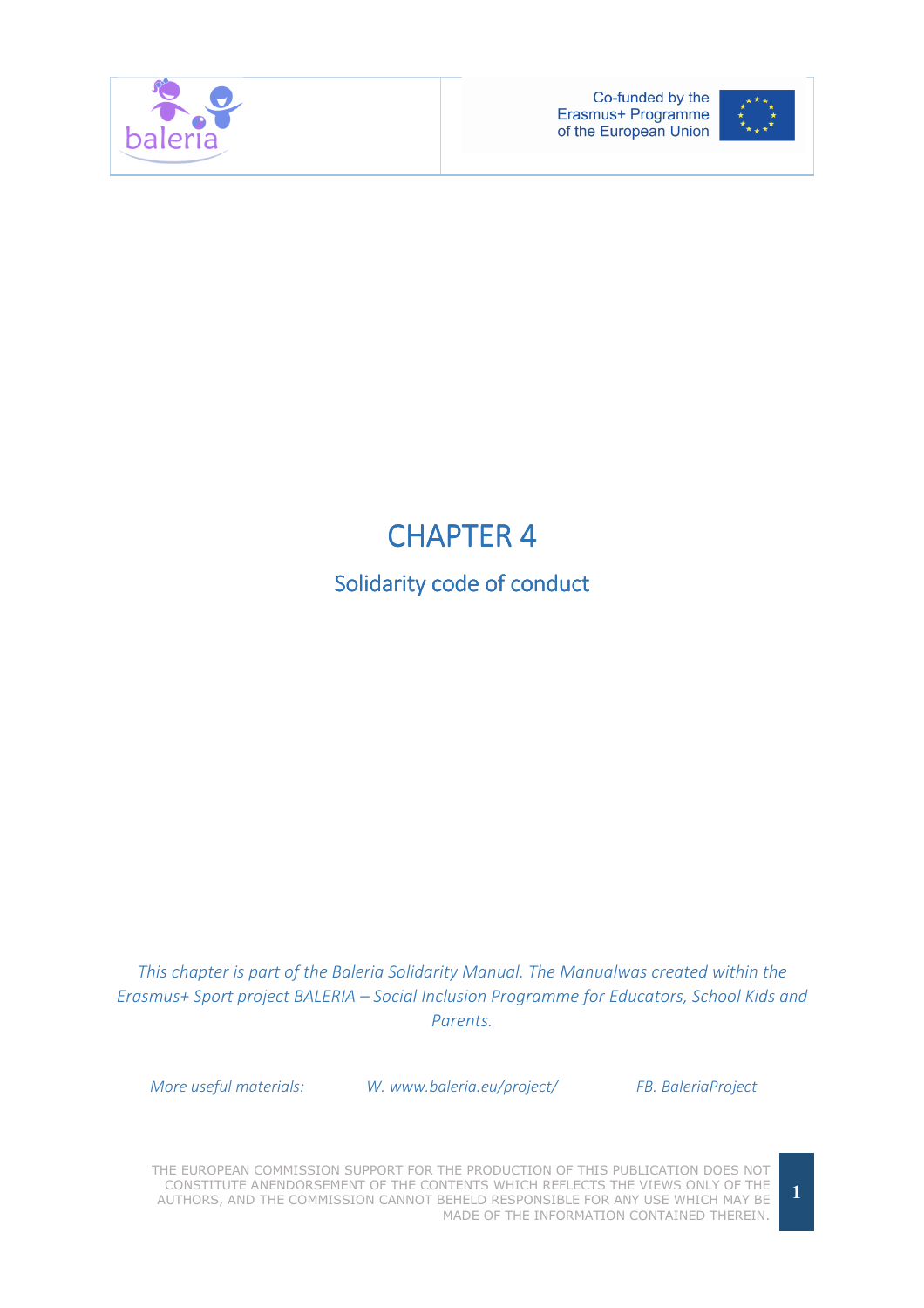



Each organisation and individual who will come in contact with BALERIA solidarity concept, can implement it in their environment through the below offered solution: code of conduct. Code of conduct has a meaning when being proposed, accepted and implemented only if the organisation and the individuals feel and understand the benefits of it. Thus the code of conduct should arise from the needs and aspirations of organisations and individuals, and the below presented code is one of the possibilities of how to support solidarity in your organisation and in your environment.

# Code of Ethical Conduct Policy

An Organization, working for the empowerment of people in a society, is steered for upholding the highest legal, ethical, and moral standards. This can be achieved by careful observance of all applicable laws and regulations, as well as the highest standards of conduct and personal ethics through:

- Promoting a climate of mutual trust, respect, and teamwork,
- Avoiding personal and conflicts of interest.

#### 1. Relationship Policies Specific Responsibilities for the administration:

1. To promote the vision and ideals of the Organization among members, staff, and other associated organizations.

2. To ensure that the Organization has a long term strategy to achieve its vision and encourage principals in their engagement with Solidarity, education, health, sportive, and cultural projects.

- 3. To maintain official records/documents and ensure compliance with legal regulations.
- 4. To develop proposals for projects that could attract new funding.
- 5. To develop relationships through regular communications and reporting.
- 6. To promote fundraising events and collaborating with Associates partners as needed.